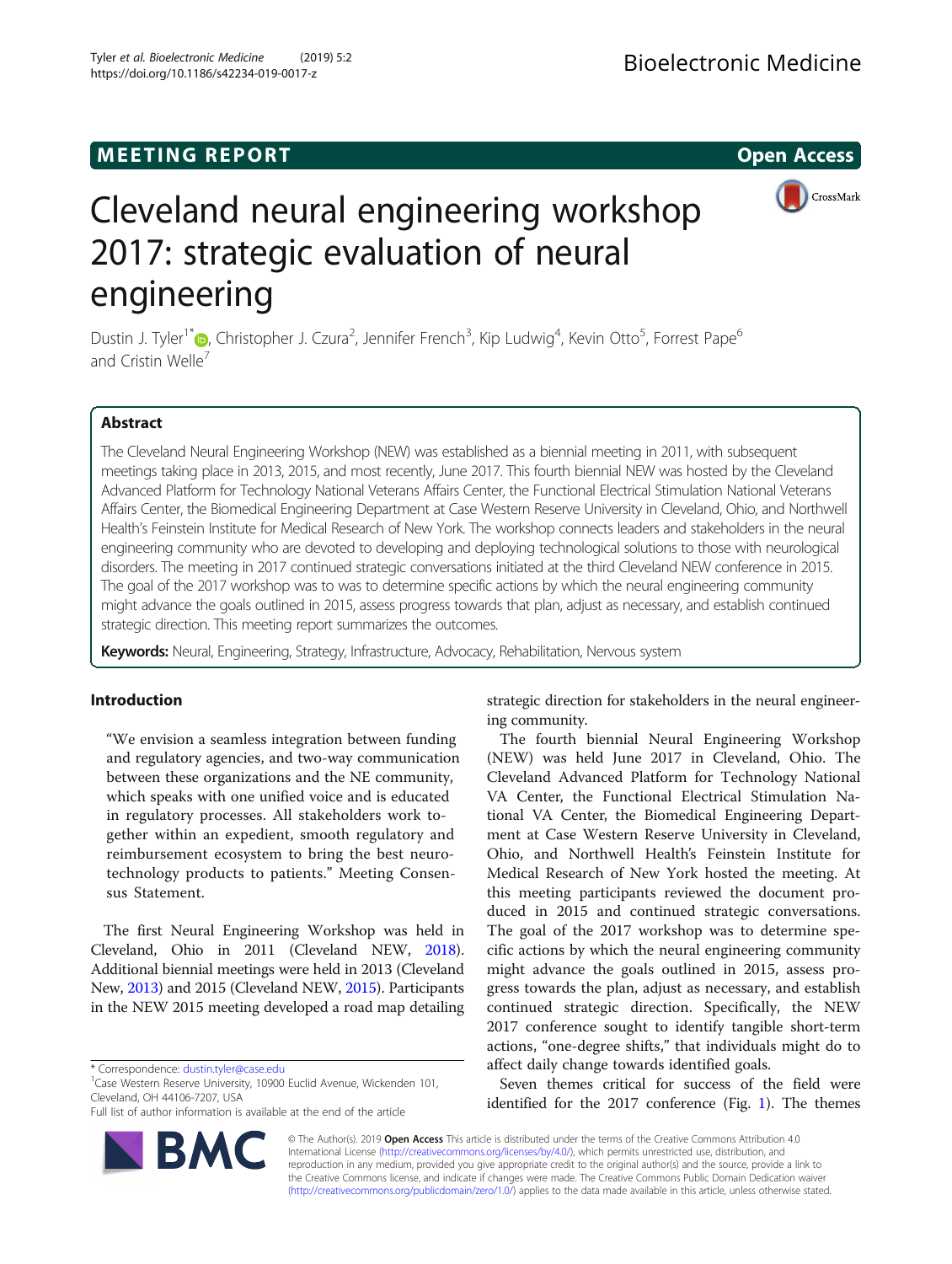<span id="page-1-0"></span>

are: Industry, Consumer, Funding, Reimbursement, Innovation, Clinical, and Regulatory. As indicated in Fig. 1, the user (or consumer) is a core element among the themes. The discussions, analyses, and specific actionable items from each theme are captured within this navigational document. This work serves as a grounding point for launching activities to advance strategic direction in each area. Each theme is described using the following format:

- Current State: Present considerations:
- Key Factors: Important elements in understanding challenges and discussions;
- Vision: Projected future development;
- Goals: Medium-to-long term action items to advance strategic direction; and
- One-Degree Shifts: Short-term/ongoing action items to advance strategic direction.

The output of the three-day workshop is provided in the table at the conclusion of this meeting report (Table [1\)](#page-2-0). It is worth noting that much of the strategic direction within each theme centered on notions of education. A common thread of the attendees (Table [2](#page-3-0)) persisted throughout most of the discussions: neural engineering information needs to be shared and better understood among all stakeholders, including consumers, regulators, and innovators. It was the consensus that a more educated body of stakeholders would help drive innovation and

more effective delivery of neural engineering technologies and treatments.

## Theme: Industry Current state

The term "industry" is shorthand for a complex ecosystem of agencies, companies, innovators, investors, regulations, and customers. Navigating the industry can be challenging, even for the most experienced people. The translation process, moving an innovation through each of the stages between the workbench and the patient's bedside, is time and resource-intensive. Companies may also struggle to meet insurers' requirements and metrics for reimbursement. This can pose a substantial barrier to entry for smaller or less well-funded companies, often independent of their products' viability or potential market share.

Large companies often have the institutional knowledge to guide their innovations along but may lack the agility and creativity of smaller start-ups. New companies may struggle to stay funded while scaling the steep learning curve inherent to the industry ecosystem. Academics and clinicians are in particular need—and lack access to—solid, consistent, and current navigational training. Emerging scholars and practitioners in graduate programs also need introductory education on the existence and uses of quality systems in industry.

When programmatic successes happen, as with the Brain Research through Advancing Innovative Neurotechnologies (BRAIN) public-private partnership (Author, [2016\)](#page-13-0), the initiating agencies deserve to receive feedback illustrating what's working well and outlining opportunities for further expansion or improvements. Productive collaborations can be encouraged through open and multi-directional communication, or they can be stymied by legal and procedural impediments to knowledge sharing among colleagues or peers across the industry.

## Key factors

## Improving collaboration

Intellectual property rights and funding rules can distort or inhibit the flow of information among people and within the larger ecosystem. As a result, individuals feel unable or uncomfortable communicating openly and honestly with one another. This may be due to siloed activities or isolation from other areas of the ecosystem. It may also be because people logically suited for collaboration with one another are trying to achieve multiple and sometimes conflicting financial, competitive, legal, or other outcomes simultaneously.

A focus on sharing granular information between industry partners, agencies, users, and researchers should be preferred to larger, systemic approaches to communication. We need to strike a balance that turns partnerships and community into a competitive advantage over isolation and secrecy.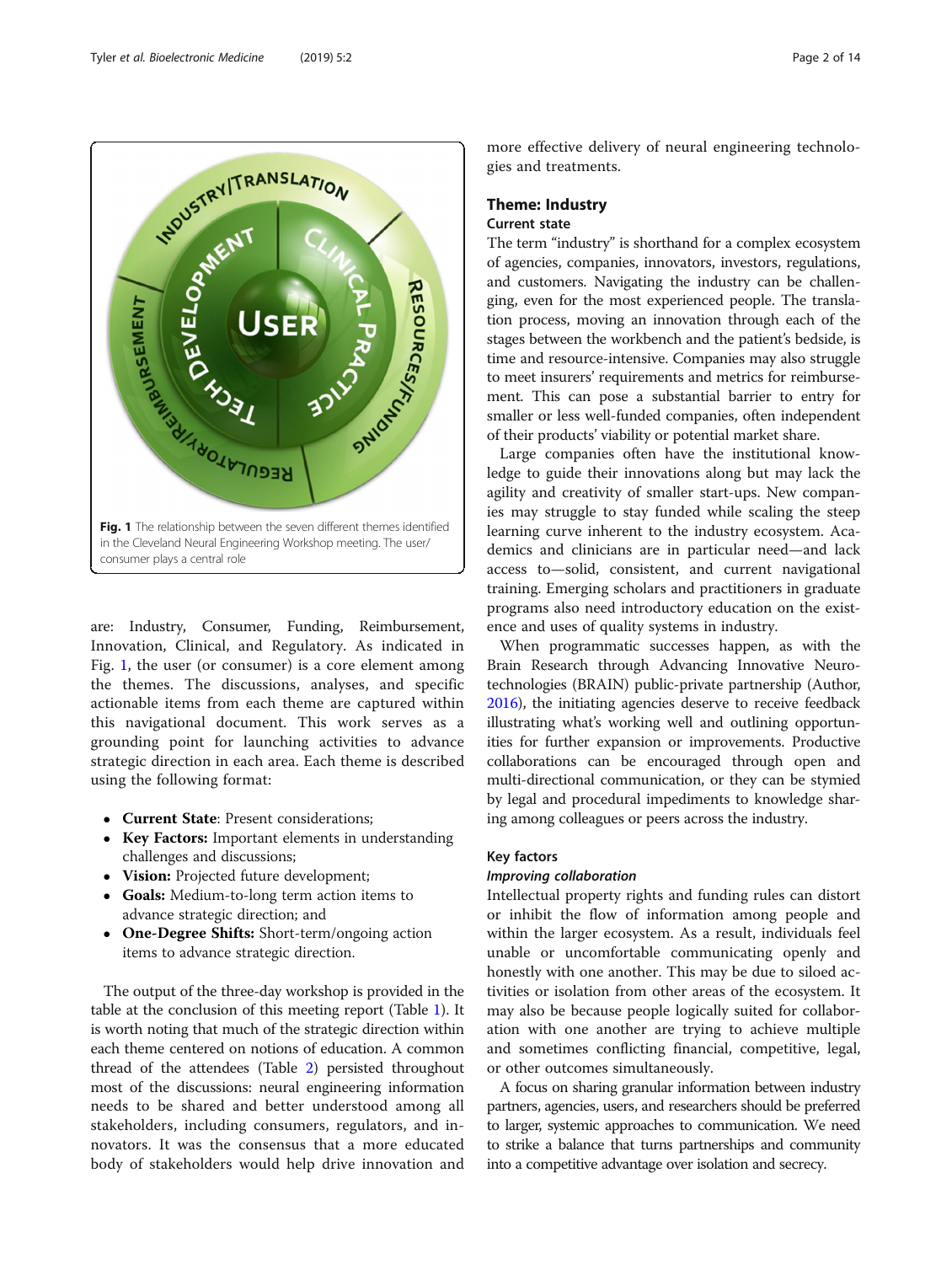<span id="page-2-0"></span>

| Vision                                                                                                                                                                                                                                                                                                                                                                                                                                                                                                                                                                                                                                                | Goals                                                                                                                                                                                                                                                                                                                                                                          |  |
|-------------------------------------------------------------------------------------------------------------------------------------------------------------------------------------------------------------------------------------------------------------------------------------------------------------------------------------------------------------------------------------------------------------------------------------------------------------------------------------------------------------------------------------------------------------------------------------------------------------------------------------------------------|--------------------------------------------------------------------------------------------------------------------------------------------------------------------------------------------------------------------------------------------------------------------------------------------------------------------------------------------------------------------------------|--|
| Theme: Industry                                                                                                                                                                                                                                                                                                                                                                                                                                                                                                                                                                                                                                       |                                                                                                                                                                                                                                                                                                                                                                                |  |
| We should make strides toward fostering a community of trust<br>and partnership that accelerates academic, industry, and government<br>collaboration to propel commercial translation of maturing scientific<br>research and technology.                                                                                                                                                                                                                                                                                                                                                                                                              | · Improve industry education and reduce silo effect among various<br>groups and stakeholders<br>· Encourage additional public-private partnerships (PPP) and/or<br>expansion of these.                                                                                                                                                                                         |  |
| Theme: Consumer                                                                                                                                                                                                                                                                                                                                                                                                                                                                                                                                                                                                                                       |                                                                                                                                                                                                                                                                                                                                                                                |  |
| There must be opportunities to engage the consumer more directly<br>in the innovation process and to incorporate consumer data.<br>The consumer's decision-making ability should be strengthened by<br>equipping the consumer with more scientific information, therefore<br>the field must develop ways in which interaction between innovators<br>and assessors of the technology are informed by users of the technology.                                                                                                                                                                                                                          | • Write and submit open letters to the editors of a key technology/<br>medical journal of needs statements regarding consumer/patient<br>engagement within the neural engineering field.<br>• Host working groups at other neural engineering related conferences.                                                                                                             |  |
| Theme: Funding                                                                                                                                                                                                                                                                                                                                                                                                                                                                                                                                                                                                                                        |                                                                                                                                                                                                                                                                                                                                                                                |  |
| The high degree of collaboration necessary to gather funding and<br>other resources should be present in the entire funding pipeline.<br>We should push for more collaborative and interdisciplinary<br>science at NIH and other organizations, including sources of "seed"<br>funding to spur collaborations. Major resource providers such as<br>venture capitalists should receive more education on the technology<br>and its attendant use-cases and points of need, so that our work is<br>understood as more than just a short-term investment or source of<br>revenue. Similar bridges need to be built between pure science and<br>business. | • Develop and share a comprehensive map of the funding ecosystem.<br>• Across the discipline of neural engineering, begin publishing negative<br>or contradictory results in bioRxiv as a resource for other researchers.                                                                                                                                                      |  |
| Theme: Reimbursement                                                                                                                                                                                                                                                                                                                                                                                                                                                                                                                                                                                                                                  |                                                                                                                                                                                                                                                                                                                                                                                |  |
| Recast the challenges of the reimbursement process in ways that<br>better serve all stakeholders. Knowledge and understanding of CMS<br>processes can guide us in the development of devices as early as<br>the innovation phase. To develop a stronger and more communicative<br>reimbursement process, we need to ask what we can do for CMS and<br>how CMS can serve us better. We must help CMS better understand<br>the social value of our devices.                                                                                                                                                                                             | • Make our community aware of CMS.<br>• Build a relationship with CMS.<br>• Fund a fellow at CMS that serves as a bridge between our<br>communities.                                                                                                                                                                                                                           |  |
| Theme: Innovation                                                                                                                                                                                                                                                                                                                                                                                                                                                                                                                                                                                                                                     |                                                                                                                                                                                                                                                                                                                                                                                |  |
| <b>Increase patient agency</b> by developing systems that are sustainable,<br>secure, closed-loop, minimally or non-invasive, and responsive.<br>Neuroengineers can <b>optimize risk and reward</b> by expanding<br>knowledge of the physiological basis for neural disorders and<br>developing a nuanced classification strategy for patient selection.<br>Neuroengineering can both show us and guide us toward the<br>future, and we must innovate cultures of ethics and inclusion<br>within the field and among those who regulate or benefit from<br>its technologies.                                                                          | • Create a global neural engineering forum.<br>· Increase communications about neural engineering innovations.<br>· Increase diversity as a means for innovation.                                                                                                                                                                                                              |  |
| Theme: Clinical                                                                                                                                                                                                                                                                                                                                                                                                                                                                                                                                                                                                                                       |                                                                                                                                                                                                                                                                                                                                                                                |  |
| We envision clinical efficiency in developing and deploying<br>breakthrough solutions that maximize self-agency and balance<br>risk with reward to improve the quality of life for individuals living<br>with diseases or disorders of the nervous system. The goal is to help<br>restore users' self-agency and participation in their communities of<br>choice through a collaborative, inclusive, multidisciplinary, biobehavioral<br>approach.                                                                                                                                                                                                    | · Improve bi-directional interactions between neural engineers<br>and clinicians.<br>· Define views on "augmentation;" a neuroethical framework.                                                                                                                                                                                                                               |  |
| Theme: Regulatory                                                                                                                                                                                                                                                                                                                                                                                                                                                                                                                                                                                                                                     |                                                                                                                                                                                                                                                                                                                                                                                |  |
| We envision a seamless integration between funding and regulatory<br>agencies, and two-way communication between these organizations<br>and the NE community, which speaks with one unified voice and is<br>educated in regulatory processes. All stakeholders work together<br>within an expedient, smooth regulatory and reimbursement ecosystem<br>to bring the best neurotechnology products to patients.                                                                                                                                                                                                                                         | • Develop an IDE template or examples to share within the<br>community.<br>· Recommend and identify inter-agency liaisons between federal<br>funding agencies and the FDA.<br>• Write consensus responses to FDA guidances related to the neural<br>engineering community.<br>• Write a formal request that NIH support regulatory science requests<br>for application (RFAs). |  |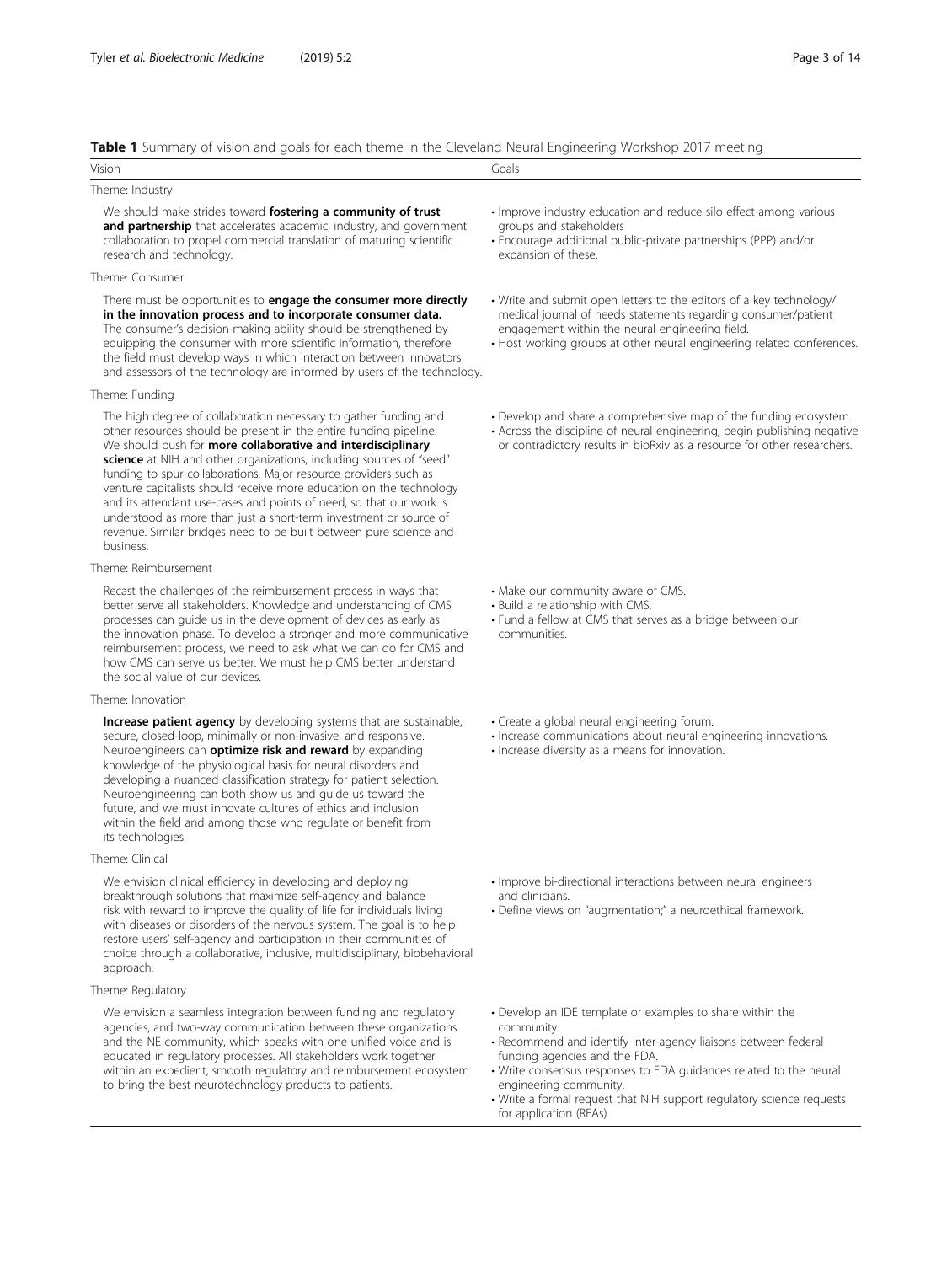| Attendee              | Company                        | Attendee            | Company                          |
|-----------------------|--------------------------------|---------------------|----------------------------------|
| Ajiboye, A. Bolu      | Case Western Res Univ          | Moritz, Chet        | University of Washington         |
| Ashmont, Kari         | NIH/NINDS                      | Moynahan, Megan     | Inst for Functional Restoration  |
| Bagen, Susan          | Micro Systems Technologies     | Muni, Robert        | ImpactMed                        |
| Bardot, Dawn          | Med Device Innov Consort       | Otto, Kevin         | University of Florida            |
| Baum, Robin           | Case Western Res Univ          | Pancrazio, Joseph   | <b>UT Dallas</b>                 |
| Biederman, Lucy       | Case Western Res Univ          | Pannu, Satinderpall | Nevro Corporation                |
| Bourbeau, Dennis      | Cleveland FES Center           | Pape, Forrest       | Medtronic                        |
| Calton, Robert        | Case Western Res Univ          | Peckham, P. Hunter  | Metrohealth Rehab Inst           |
| Cartellone, Mark      | SmartShape Design              | Peterson, Erik      | Medtronic                        |
| Charkhkar, Hamid      | <b>APT Center</b>              | Platt, Jo Jo        | Center for Bioelectr Med         |
| Christie, Breanne     | Case Western Res Univ          | Puerta, Margot      | Feinstein Inst for Med Res       |
| Cornwell, Andrew      | Cleveland FES Center           | Ramdeo, Richard     | Feinstein Inst for Med Res       |
| Cuberovic, Ivana      | Case Western Res Univ          | Richardson, Mark    | University of Pitt School of Med |
| Cunningham, David     | Cleveland FES Center           | Rowan, Robert       | Case Western Res Univ            |
| Czura, Christopher    | Feinstein Inst for Med Res     | Schearer, Eric      | Cleveland State University       |
| Datta, Proyag         | Second Sight Medical Products  | Schiefer, Matthew   | <b>APT Center</b>                |
| Dorval, Chuck         | University of Utah             | Shire, Doug         | <b>APT Center</b>                |
| Durand, Dominique     | Cleveland FES Center           | Shoffstall, Andrew  | <b>APT Center</b>                |
| Ereifej, Evon         | <b>APT Center</b>              | Sohal, Harbaljit    | Feinstein Inst for Med Res       |
| French, Jen           | Neurotech Rprts/Neurotech Net  | Straka, Malgorzata  | Northwell Health                 |
| Ganzer, Patrick       | Battelle Memorial Institute    | Sweet, Jennifer     | University Hospitals             |
| Graczyk, Emily        | Case Western Res Univ          | Tan, Winny          | <b>Imec</b>                      |
| Hermann, John         | Case Western Res Univ          | Timco, Paula        | nuboHEALTH, LLC                  |
| Hess-Dunning, Allison | <b>APT Center</b>              | Triolo, Ron         | <b>APT Center</b>                |
| Kirsch, Bob           | Cleveland FES Center           | Tyler, Dustin       | Case Western Res Univ            |
| Kozai, Takashi        | University of Pittsburgh       | Vasudevan, Srikanth | U.S. FDA                         |
| Kusiak, Audrey        | Department of Veterans Affairs | Wagenaar, Joost     | Blackfynn Inc.                   |
| Langhals, Nicholas    | NIH/NINDS                      | Wang, Jon           | ImpactMed                        |
| Levy, Todd            | Northwell Health               | Weisberg, Greg      | SmartShape Design                |
| Ludwig, Kip           | Mayo Clinic                    | Welle, Cristin      | Univy of Colorado                |
| Lujan, Luis           | Mayo Clinic                    | Wheeler, Tracey     | Craig H. Neilsen Foundation      |
| Makowski, Nathan      | Metrohealth Medical Center     | Widge, Alik         | Massachusetts General Hospital   |
| Marasco, Paul         | Cleveland Clinic               | Williams, Matt      | Cleveland FES Center             |
| Mazanec, Paul         | Envoy Medical                  | Xue, Shannon        | ImpactMed                        |
| McIntyre, Cameron     | Case Western Res Univ          | Zariffa, Jose       | Univ of Toronto                  |
| Michaels, Bob         | Case Western Res Univ          | Zbrzeski, Adeline   | Synapse Biomedical               |
| Mohseni, Pedram       | Case Western Res Univ          | Zhang, Mingming     | Battelle Memorial Institute      |

<span id="page-3-0"></span>Table 2 Attendees of the 2017 Cleveland Neural Engineering Workshop meeting

# Navigating complex terrain

The work of improving communication and educating innovators on effective navigation through the industry ecosystem should begin early in one's career (in graduate programs and other similar sites). Education and effective communication are processes rather than goals. The process must be encouraged for each innovator as they

move into the field and shift from mentee to mentor. This will help ensure a robust and self-sustaining meta-process of communication and institutional knowledge transfer throughout the ecosystem. Enhanced education among innovators relating to navigation of these complex structures could also yield improved outcomes at each waypoint within the system.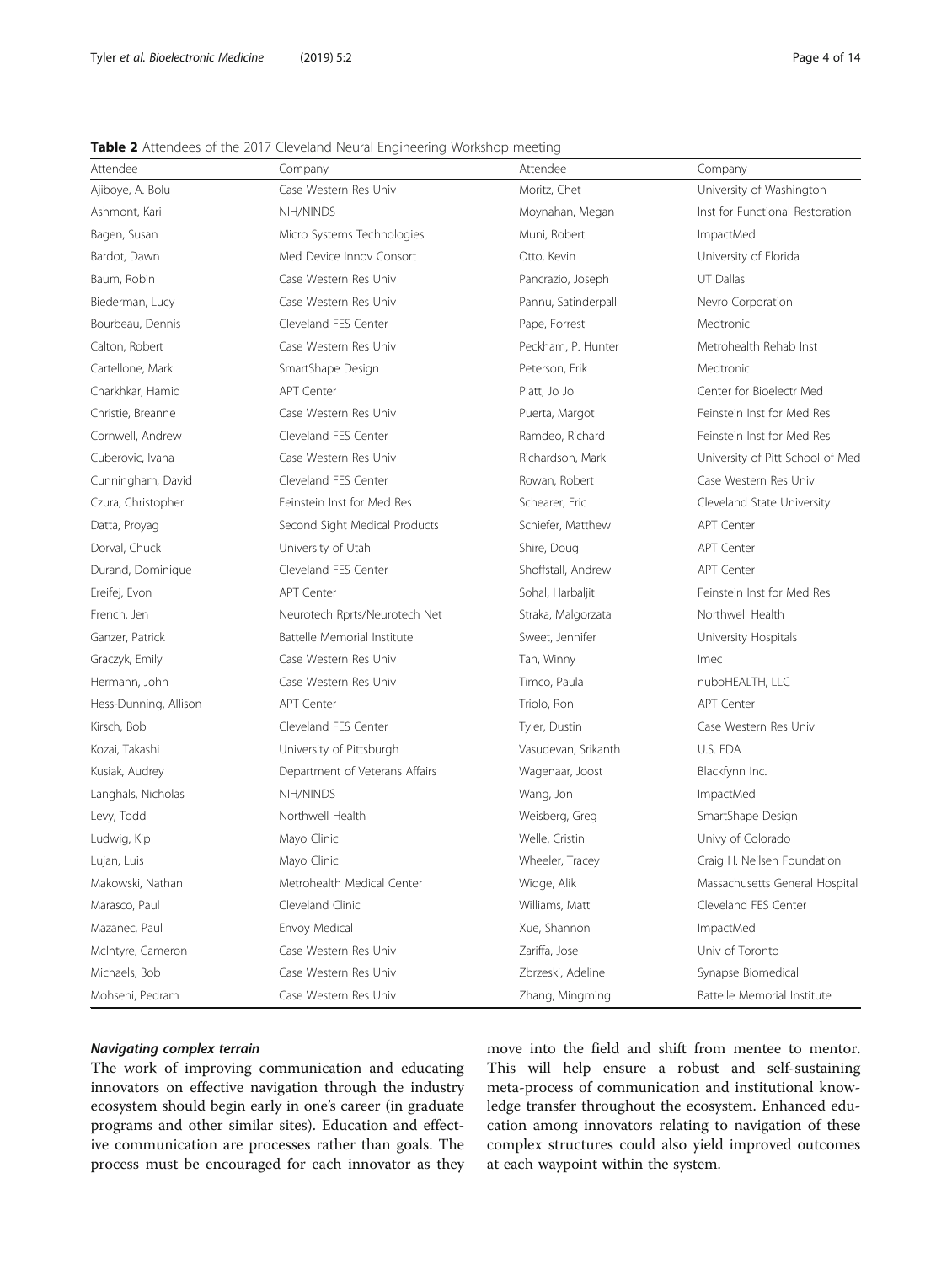## Expanding and enhancing public-private partnerships

Hand-offs from the laboratory to commercialization involve large shifts in technology, tools, and clinical goals with each new link in the chain. The timeframe for clinical studies is measured in years and decades. The necessary funding is high and commercialization processes are highly inefficient with significant potential for failure.

### Vision

We should make strides toward fostering a community of trust and partnership that accelerates academic, industry, and government collaboration to propel commercial translation of maturing scientific research and technology.

### Goals (2–5 years)

# Improve industry education and reduce silo effect among various groups and stakeholders

- Design and run NANS/NIC workshops to give vision on how to improve research and clinical translation.
- Design and run crash courses for entrepreneurship.
- Develop fellowships or other mechanisms that train younger generations of researchers to make sure they gain exposure to clinical work, industry and regulatory needs, and other expectations of their future careers beyond scientific and technical matters.
- Create and promote joint PhD/MS co-ops & internships.
- Engage with members of Congress (such as by inviting them to conferences) to educate them on the benefits of the research and development being done in neural engineering.

## Encourage additional public-private partnerships (PPP) and/ or expansion of these

- Encourage outreach to clinicians directly. Clinicians tend to work with industry more regularly than academics and can bring knowledge and insights from those interactions.
- Academics should be encouraged to explore publicprivate partnerships more, as many are simply unaware of these opportunities at the NIH.
- Share success stories. To educate industry partners, find stories that illustrate how far one can go with federal funding.

# One degree shifts

# Education

Education is the chief concern in the Industry and Translation workgroup.

- Improve awareness of available navigation-oriented training by investigating C3i and I-CORP programs and compiling the details on a common portal.
- As a precursor to potential development of a commonly used program or set of resources, survey Biomechanical Engineering department chairs about courses, materials, and other educational tools they use to teach their students about quality systems and other practical aspects of working in or with industry.
- Expand awareness of public-private partnerships and amplify what's working by seeding an upcoming NANS panel with PPP successes and opportunities.

## White paper

Draft a white paper urging the NIH to expand its BRAIN public-private partnership (or to create others) and enumerating the positive outcomes of the program so far. Ideally, this white paper would be signed by as many Cleveland NEW participants as possible.

# Theme: Consumer

## Current state

The "consumer" refers not only to the patient, but also the caretaker, support network, and advocate community centered around the "end user" of engineered neurotechnology devices. The indications for neural interface technology are expanding rapidly, ranging across conditions such as chronic pain, sleep apnea, movement disorder, amputation, spinal cord injury, and a rapidly growing list of conditions. The consumer requirements for each of these areas may vary widely. Consumers with indications like sleep apnea and chronic pain are generally healthy and lead active lives. They would prefer technology that is 'invisible,' not interfering with everyday activities or requiring any user attention. Other consumers with indications such as spinal cord injury or stroke have a much greater functional impairment and will develop a more extended relationship with their neural technology. The collective need and experience of the consumers should inform the decisions and direction of neural technology development.

Neural engineers tend to have a unique and potentially fruitful relationship with users of devices. The users tend to be extraordinarily engaged in the use of their devices, with a direct understanding of the need for the therapy the device provides. Additionally, consumers of these devices tend to care about the use and success of their devices and to use them in real-world, daily life operations. The strength of their engagement and the strong feedback that consumers have the potential to provide means we need to make greater use of consumer feedback at every stage of the process, from innovation to clinical trial design to the regulatory approval process.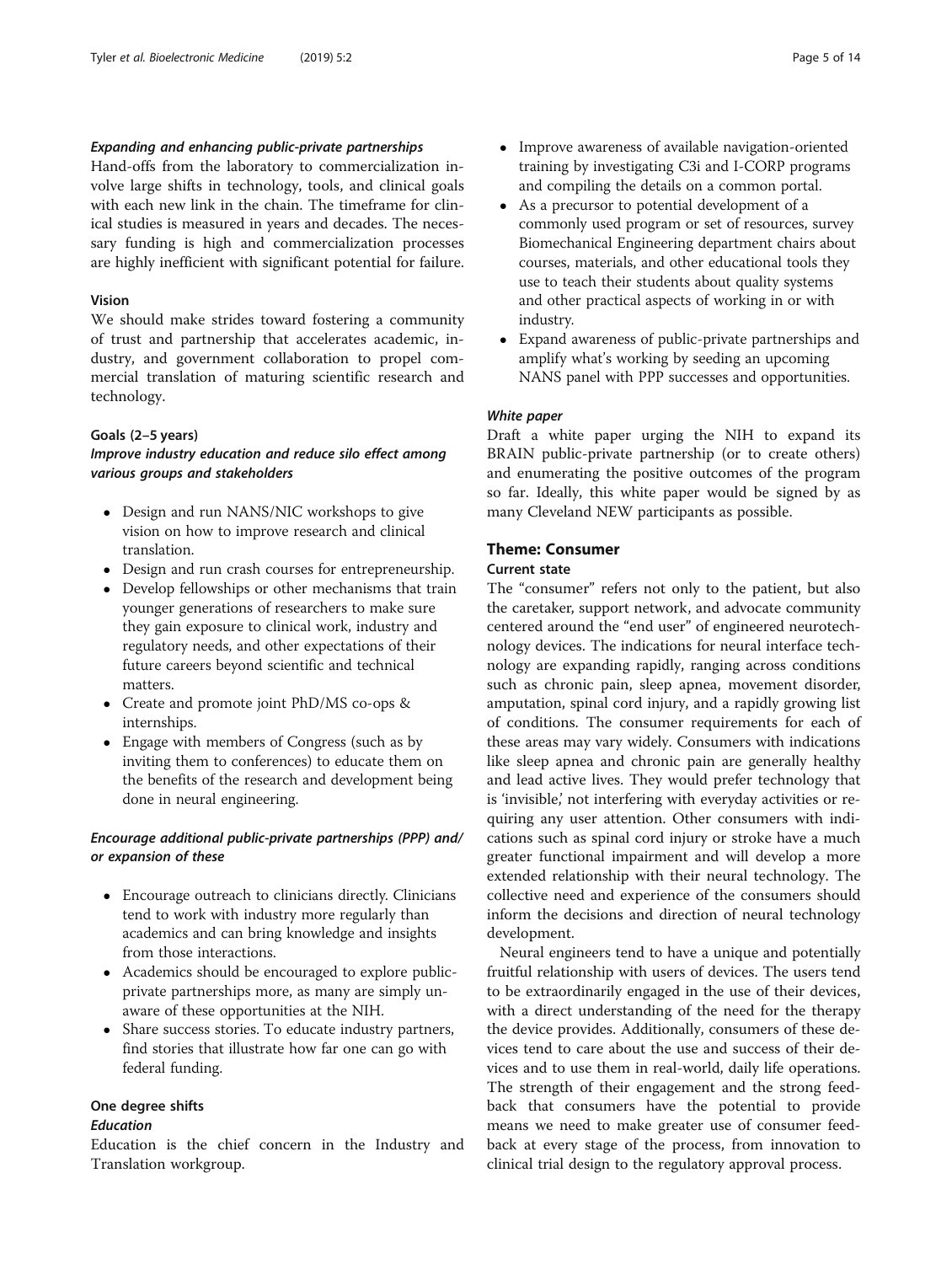Because of the special relationships users have to neural devices, an emerging trend in neurotechnology is the movement from patient information being a collection of anecdotes that are not sufficiently data-driven, to patient information being solicited, collected, and used as scientific data for decision-making purposes at every stage of development of the neural device. Developing stronger pathways for patient input, including patient preference information (PPI) and patient-reported outcomes (PRO), serves all stakeholders. Those pathways serve neural engineers by reducing the cost of evidence gathering and providing more robust evidence throughout the development of devices. Stronger pathways for the incorporation of PPI and PRO serve patients because they result in devices that better meet their needs.

A related trend is the incorporation of Patient-Centered Outcomes Research (PCOR) in the development and implementation phases of neurotechnology devices, which involves asking questions about patients at scale. PCOR considers issues including patient survival and quality of life, barriers to implementation, and availability of the device across various populations, among other factors.

As in NEW 2013 and 2015, it was noted that consumers of neurotechnologies tend to be self-educated regarding devices, relying on the Internet and anecdotal information. Those types of information should be supplemented with scientific data to increase users' engagement with and adoption of these technologies. A consensus opinion emerged from the discussions:

The more educated and engaged consumers of our devices become, the better positioned they will be to advocate on behalf for themselves, improvements to neural engineering technologies, and the broader neural engineering community.

### Key factors

### Identity of the "consumer"

There is a debate surrounding which word to use when referring to the consumer. This stems from the various roles individuals play in the development of neural engineering technology - from provider of key feedback regarding the device to patient advocate. Some members of the workshop group suggested the term "consumer" may have a negative connotation for clinicians, because it sounds as if the person being treated is consistently being sold something across the course of their treatment.

Clinicians sometimes dislike the term "stakeholder" for the same reason, associating that term with capitalrelated rather than health-related aims. Therefore, "user" can be preferable, as it targets the person under treatment's experience with the device, which is of primary interest in this context to the engineer of the device, the user of the device, and the clinician. Some clinicians may prefer the term patient. However, members of the workshop group pointed out this term can be less accurate than others, because users are not always under care of clinicians, but they are always consumers, at least potentially.

Group members concluded that in general the terms "user" and "consumer" were preferable when referring to those who use or need neural engineering devices, with both terms being used deliberately and specifically. The term "user" is preferable in situations that directly refer to the consumer's experience with the device, while the term "consumer" is more generally applicable.

### Vision

There must be opportunities to engage the consumer more directly in the innovation process and to incorporate consumer data. The consumer's decision-making ability should be strengthened by equipping the consumer with more scientific information, therefore the field must develop ways in which interaction between innovators and assessors of the technology are informed by users of the technology.

### Goals (2 to 5 years)

Write and submit open letters to the editors of a key technology/medical journal of needs statements regarding consumer/patient engagement within the neural engineering field

- Assess journals in the field to determine which would be the most appropriate target for letter(s). There may be different letters based on the differences in the populations of the underlying medical indications.
- Outline and draft the letter(s).
- Provide collective and consistent communication regarding the letter(s).
- Widely communicate the letter's message.

## Host a working group at other neural engineering related conference

 Address consumer/patient engagement needs statements to share with targeted funding agencies.

## Theme: Funding

## Current state

The central concern is acquiring funding for promising technologies, which can then be more thoroughly researched, developed, and understood. Securing and allocating resources is not just a matter of math; it is an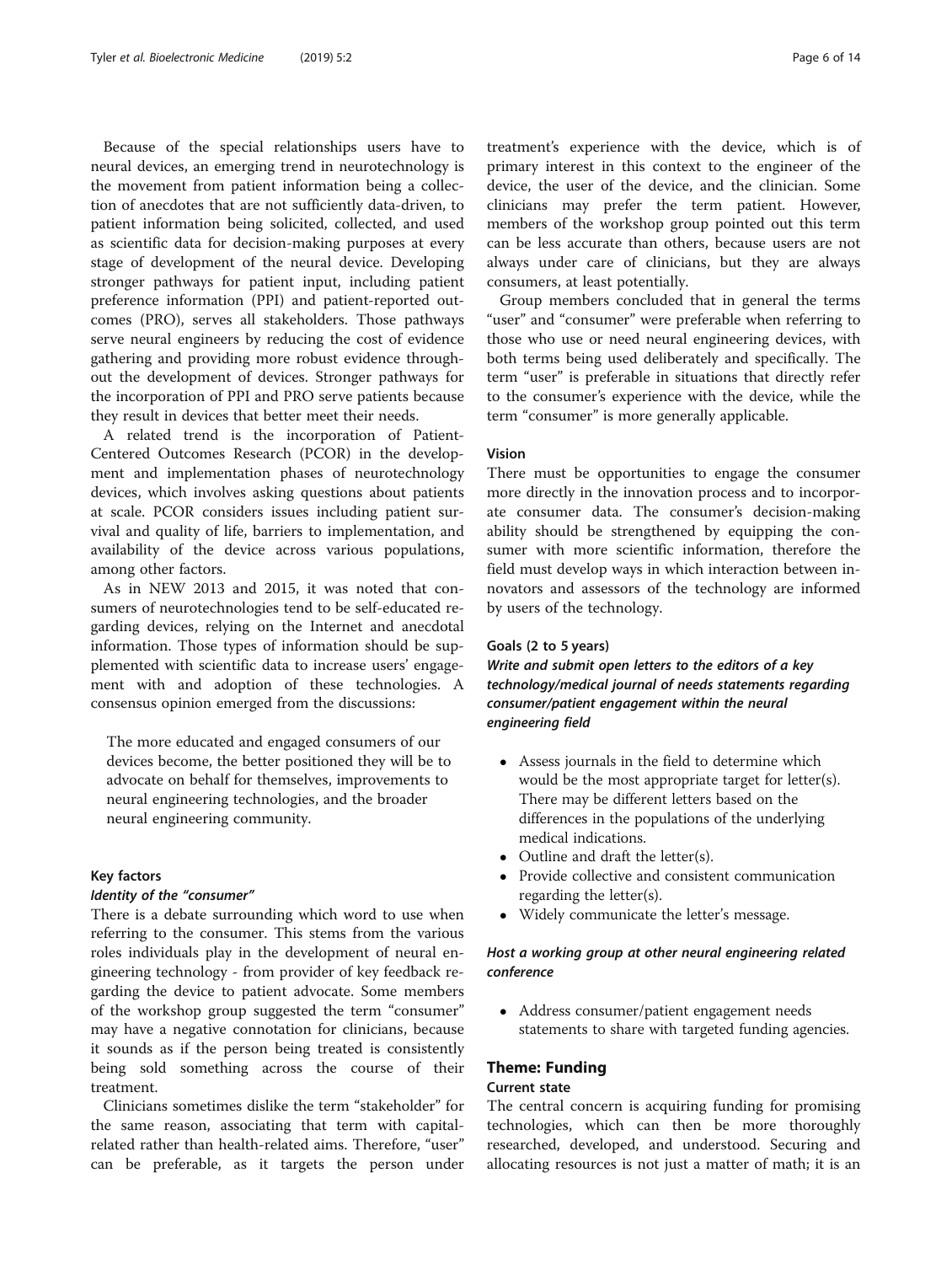act of rhetorical persuasion, which helps the medical and engineering communities to both explain and understand what types of technologies are important or worth future investment of time, money, and other resources.

Long-term financial support systems are inconsistent around the world, and therefore collaboration remains a key component among investigators, funders, and industry. The larger goal, supported but not fully addressable by this forum, is the development of a comprehensive funding landscape that cultivates research along the continuum, from initial discovery to consumer-focused translation and onward to sustainable commercial dissemination.

## Key factors

### Document the resource ecosystem

Many researchers are unaware of the full suite of resources they could access, due in part to the fragmented and disparate nature of these resources. A regularly updated map or catalog of funding opportunities, particularly those that are under-utilized, could be of significant benefit. A matchmaking resource, which connects investigators with others doing similar work, or with sponsors and investors, could also prove useful. Training on the commercialization process is inconsistent among new and emerging investigators. A catalog of available training materials or a recurring session at conferences could save many researchers the burden of reinventing the wheel. For any or all of these meta-resources, wikis or other open-source document management tools could be a low-cost way to distribute the information gathering workload.

### Increase efficiency of research projects

One way to make funding dollars stretch further is to maximize clinical trial outputs, including (but not limited to) accessing data from failed trials or unsuccessful portions of larger research projects. Some portion of clinical trials will fail. Failed trials, however, can still provide valuable information by understanding why they failed. For example, if there are key flaws in the animal model used in pre-clinical trials, this information can improve the pre-clinical model and/or prevent future clinical attempts based on flawed supporting data. Information about the failure could help investigators avoid costly delays, mistakes, or unproductive avenues of study. One possibility is to ask researchers to include more details about the unsuccessful portions of trials in addition to writing up their successes, possibly as an appendix or supplement to the main article. We would likely need to ask journal editorial boards for buy-in on this change in practice so reviewers didn't flag the new material as unnecessary.

Another possibility is to follow the arXiv model used by the physics community, in which unpublished articles and related data are stored in a commonly accessible online framework ([https://arxiv.org\)](https://arxiv.org). The biological sciences equivalent, which went online in 2013, is called bioRxiv (<https://www.biorxiv.org>).

### Vision

The high degree of collaboration necessary to gather funding and other resources should be present in the entire funding pipeline. We should push for more collaborative and interdisciplinary science at NIH and other organizations, including sources of seed funding to spur collaborations. Major resource providers such as venture capitalists should receive more education on the technology and its attendant use-cases and points of need, so that our work is understood as more than just a short-term investment or source of revenue. Similar bridges need to be built between pure science and business.

### Goals

# Develop and share a comprehensive map of the funding ecosystem

- Communicate funding match-up information among sponsors, investors, and researchers in neural engineering.
- Make use of existing social media platforms for maximum efficiency in sharing information, rather than attempting to create a new platform or distribution method.

## Across the discipline of neural engineering, begin publishing negative or contradictory results in bioRxiv as a resource for other researchers

- Based on research conducted by the group in the Thursday afternoon session, it is believed that publishing in bioRxiv will not prevent later publication in typical peer-reviewed journals. However, further research and confirmation is desired.
- Spreading the word at conferences and through other community-based media will help to encourage this new practice as a standard.
- The NIH requires making all data collected from a completed grant-funded study to be readily available to the public within one year; funding agencies like NIH could be encouraged to mandate the use of bioRxiv as a repository for the full dataset.

### One degree shifts

Education and making better, more efficient use of available resources are the dominant themes of the deliverables that emerged from the Funding workshop sessions.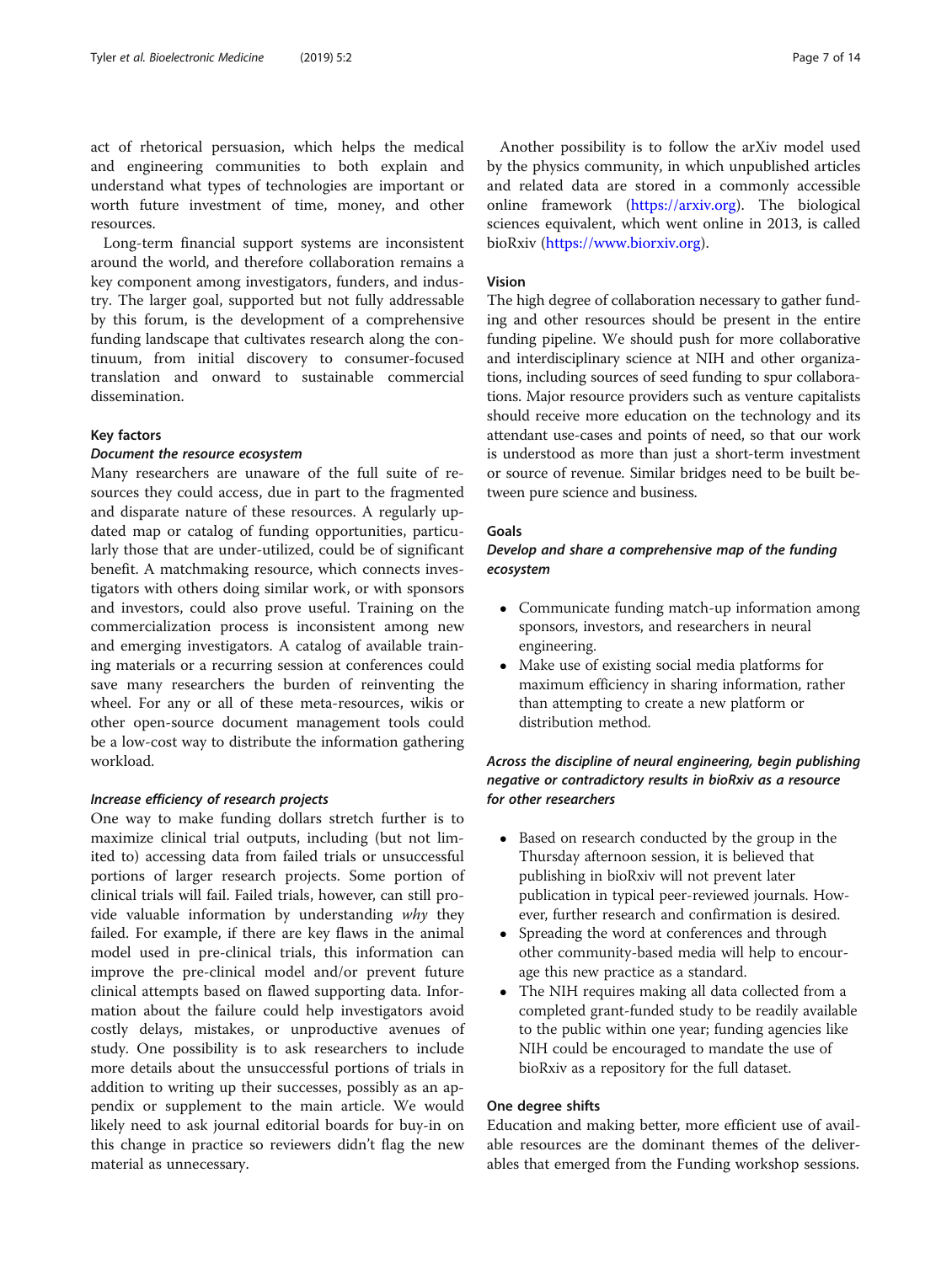- Conduct an inventory of existing funding opportunities.
- Create a LinkedIn group named "Neural Engineering Community" and invite members to join.
- Collate data on funding sources (including date, range of amount, state or federal source type, and other appropriate attributes) and post the resulting documents to the LinkedIn group.
- Compile a monthly or quarterly recap of funding opportunities, along with a narrative explanation of how those opportunities can or should be accessed; post the compilation to LinkedIn.
- Conduct additional research to ensure that relevant publishers are okay with pre-publishing in bioRxiv.
- Create or request a custom category or channel called "Neural Engineering" in bioRxiv.
- Request to publish negative, contradictory, or other under-reported results to bioRxiv.

## Theme: Reimbursement

## Current state

In 2017 for the first time at Cleveland NEW, reimbursement was a standalone theme, separate from the regulatory theme. In 2013 and 2015, discussion in the reimbursement/regulatory group centered on issues of regulation, focusing on increasing communication with and knowledge of the operations of the Food and Drug Administration (FDA).

The increased discussion, concern, and interest among Cleveland NEW workshop participants from 2013 to 2017 regarding reimbursement, and the need to create a separate theme for reimbursement, attest to the volatility in this area and to its significance to neural engineering technology.

The importance of educating ourselves and our community about the Centers from Medicare and Medicaid Services (CMS) reimbursement process can hardly be overstated, because CMS approval is often the determining factor in whether a device reaches commercialization. Innovations that have received approval from other bodies, like the FDA, but are then stymied at the CMS level, virtually guaranteeing that they will not reach commercialization. If translation is the goal of a research effort, understanding the CMS process will guide efforts towards solutions that may reach patients rather than fail at market entry after 10's to 100's of millions spent on research.

As one workshop participant noted, the importance of CMS approval to the success of a new neurotechnology means that it would be appropriate to begin to provide prospective neural engineers with information about the CMS process during undergraduate engineering classes. In the 2015 reimbursement/regulatory workshop, participants noted as major challenges a lack of communication with CMS and a lack of knowledge regarding the CMS decision-making process. These conditions still hold in 2017. Participants voiced confusion regarding the written CMS guidelines, which are difficult to understand and follow. Additionally, alongside the rapid changes in technology noted in 2015, possible policy changes in the current environment present uncertainty.

The Affordable Care Act included reimbursement policy changes that impacted CMS and the insurance industry, which follows the example of CMS in determining whether to assign reimbursement codes (Author, [2010](#page-13-0)). As neural engineers who seek reimbursement codes for new technologies continue to acclimate to these changes, there looms the possibility of an entirely new set of policy changes, should the Affordable Care Act be repealed under the current administration.

## Key factors

Participants noted similarities between the current state of communications with CMS and the regulatory environment about the FDA ten years ago. The improved FDA regulation process could provide a blueprint for increased and improved interaction with CMS. Among the lessons learned from the FDA example is our efficacy as a group. When we work and speak on behalf of the field, rather than on behalf of an individual company or technology, our voice is stronger, more unified, and more convincing.

The lack of timeline regarding the reimbursement process can be detrimental to innovation. Participants noted that they were unsure at what point in the process CMS should be brought in. At various points in the discussion, participants asked when, how, and why do we engage CMS, who do we talk to, and how often during the process?

The breadth of those questions suggests both our need and desire for more open lines of communication with CMS. This lack of knowledge likely moves in both directions. To receive the clarity and information we need from CMS, we also need to provide them with clarity and information about our work and its importance.

In addition to communication-related challenges, other challenges presented by the current reimbursement environment include the increasingly high costs associated with generating evidence and the increasing demand for evidence to receive reimbursement approval.

### Vision

Recast the challenges of the reimbursement process in ways that better serve all stakeholders. Knowledge and understanding of CMS processes can guide us in the development of devices as early as the innovation phase. To develop a stronger and more communicative reimbursement process, we need to ask what we can do for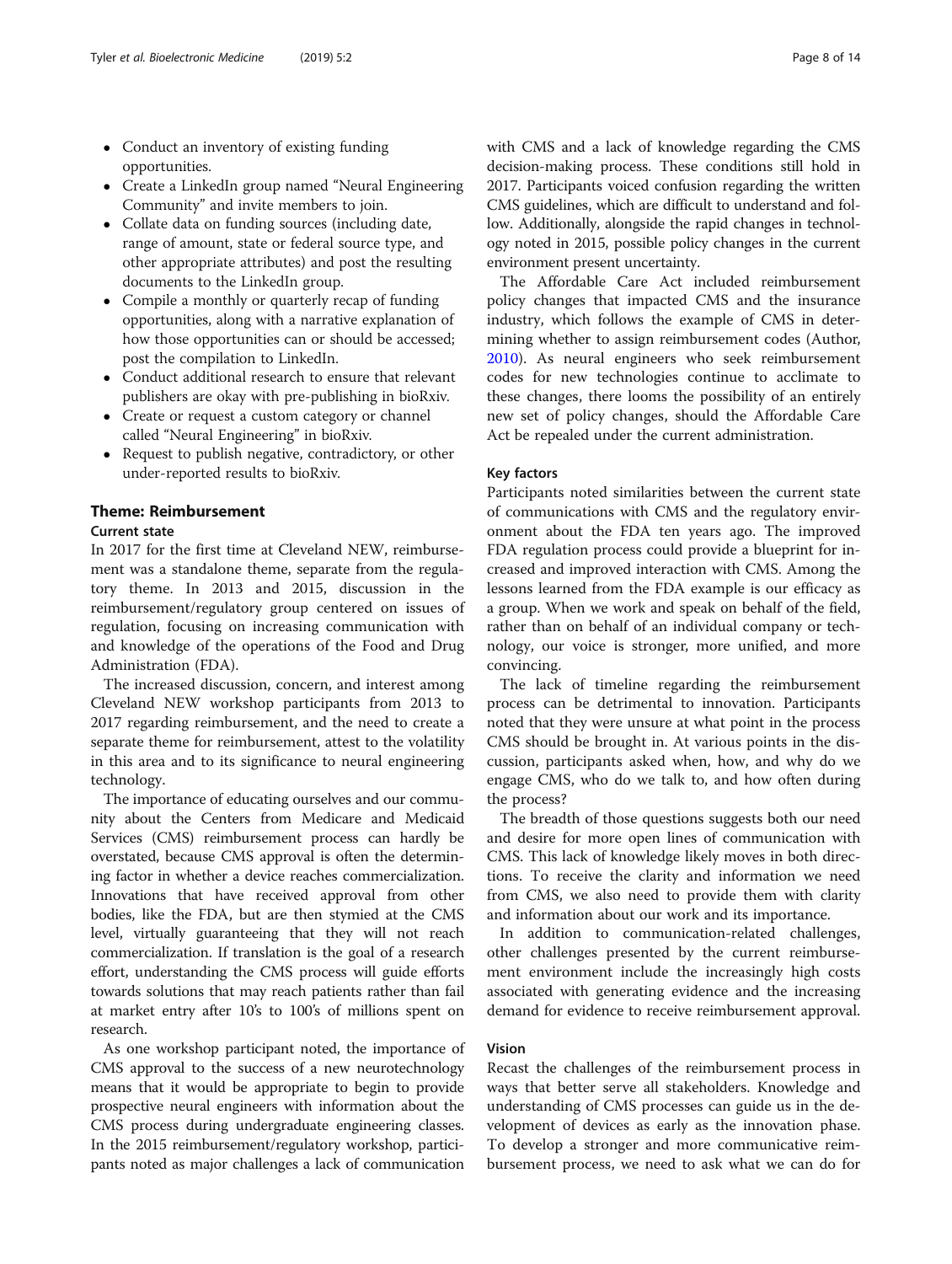CMS and how CMS can serve us better. We must help CMS better understand the social value of our devices.

The reimbursement group addressed underlying questions about how innovative technology can be moved through the CMS process in ways that better serve the technology and the patient. For example, one participant questioned what role the patient plays in driving CMS decisions. PRO and PRI could be better used to in the process, reducing evidence costs, improving outcomes, and increasing the chance of CMS approval.

Another source of cost effective, patient-centered data is the U.S. Veterans Affairs office, given its unique system of health records and clinical trials.

### Goals (2 to 5 years)

## Make our community aware of CMS

We need to increase awareness and understanding of the reimbursement process. Although most participants noted that it has been difficult to communicate with CMS, others noted that CMS does in some ways reach out to innovators and attempt to provide information and education, including holding a public forum once a month and featuring webinars and tips on its website.

The first task in educating our community is to compile and share the resources currently available regarding reimbursement, such as those on the CMS website. The second task in educating our community is to publish a paper containing a variety of instances of illustrative neural engineering devices that successfully received CMS coding and those that did not. There was discussion regarding how best to disseminate this information, with the conclusion that the CMS-related resources should be posted to [ClevelandNEW.org](http://clevelandnew.org) and LinkedIn and that the case studies paper should be published in an open access journal, with the goal of reaching as many people in the community as possible.

## Build a relationship with CMS

Building a relationship between the neural engineering community and CMS means advocating for ourselves as well as connecting with organizations and individuals who can advocate on behalf of the neural engineering community to CMS.

Relevant organizations might include clinical medical societies like the American Medical Association and patient advocacy groups; relevant individuals might include high-level clinical trial experts and congressional representatives who have significant neuroengineering activity in their districts and/or sit on committees related to healthcare regulation and reimbursement. We need to invite these and other interested parties to understand our challenge and work together with us to solve it. When reaching out to individuals at CMS, we recognize the distinction between the national-level organization and local- and regional-level hospitals and insurance companies with which CMS contracts.

Our efforts will begin at the local and regional levels because this offers an increased ability to connect with individuals already within our networks with an awareness or understanding of the neural engineering community.

## Fund a fellow at CMS that serves as a bridge between our communities

"You never really know a man until you understand things from his point of view, until you climb into his skin and walk around in it." (Lee, [1960\)](#page-13-0)

To understand CMS and its impact on our community, we should consider methods of collaborative interaction. For example, there would be value in embedding a member of the neural engineering community within the CMS community. One such example could be a neuromodulation fellow that is established to work at CMS and serve as a bridge to be mutually beneficial to both communities.

# Theme: Innovation

### Current state

There is a broad and accelerating interest from funders, including the BRAIN Initiative, Innovation Challenge, as well as industry, to produce innovative NE technologies. Established entities like Medtronic, Boston Scientific, and St. Jude/Abbot are starting to see competition in the form of emerging groups such as Neuralink, Kernel, even Facebook and Google.

Innovation is moving towards having neuromodulation transition toward minimally or non-invasive technologies, including recent advancements in non-invasive DBS, transcutaneous spinal stimulation, modulated and focused ultrasound, and optical/magnetic stimulation. There is also a shift towards understanding and developing multi-modal neural devices, which collaborate with biological approaches such as electrical optical activation of stem cells.

Progress since 2015 has started to "close the loop" between recording and stimulation, with advances in brain-controlled muscle, spinal, and deep brain stimulation. Emerging progress in 2017 includes bi-directional interfaces (human trials), BCI decoding and sensory feedback from limbs, as well as prosthetic limb interfaces with motor decode and sensory feedback.

## Key factors

## Identify several grand challenges and their barriers

As the field continues to innovate, we must consider the challenges facing innovation. By defining the obstacles,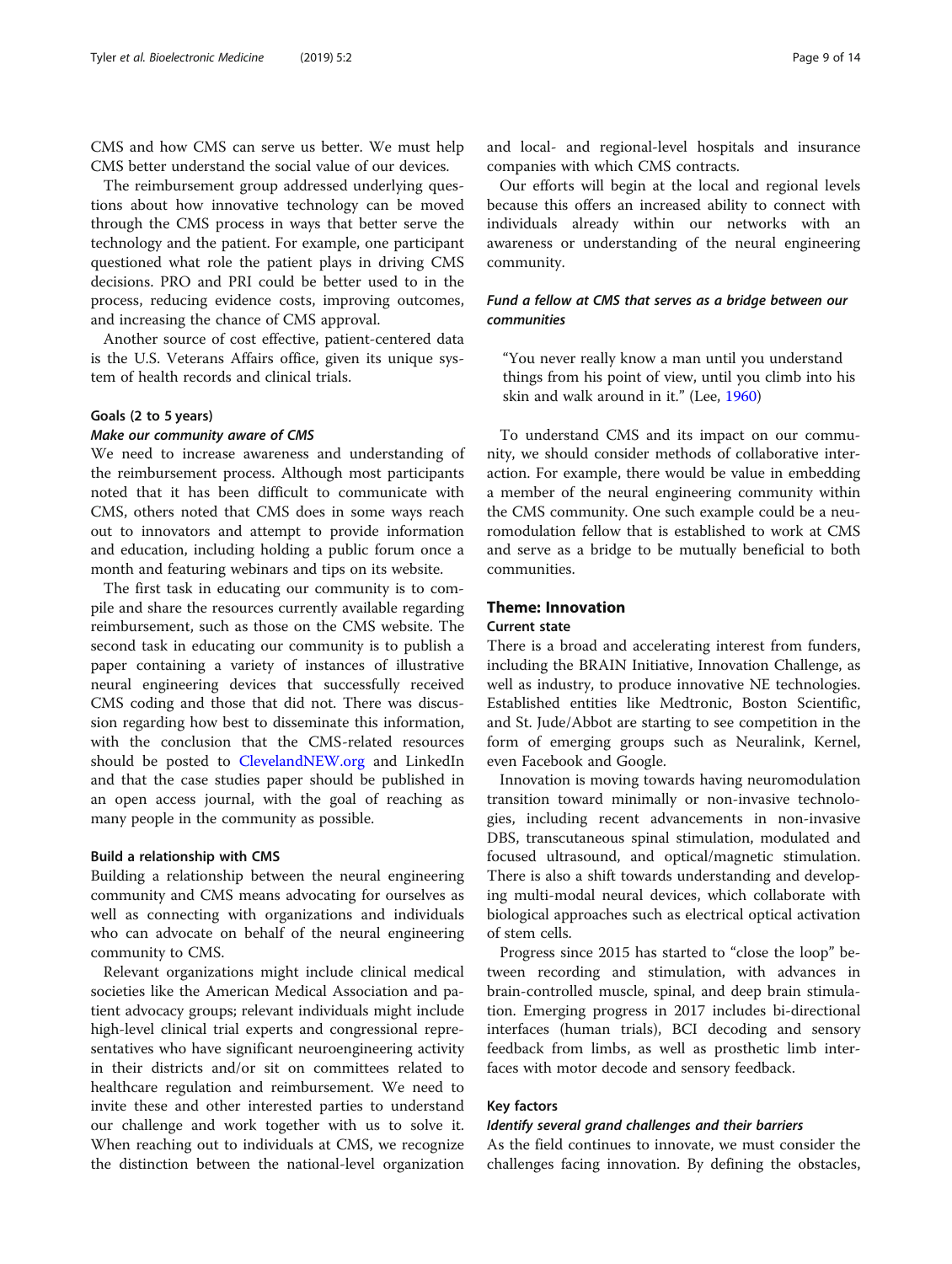such as intellectual property issues that discourage open and innovative dialog, we might be better able to meet them head-on and find appropriate solutions to minimize or mitigate them.

### Create common platforms that enable innovation

As collaboration and education are central components to innovation, creating a platform in which researchers, clinicians, engineers, and other stakeholders can communicate would drastically open the pathways to innovate technologies that are represented through these various groups' best practices. It is critical, therefore, that we promote the development and use of such a common platform.

# Create a culture of innovation that mitigates risk and allows us to learn from failures

Aligned with the themes of education and collaboration, an overall movement towards innovating together would allow us to better deal with risk and failure.

### Vision

Increase patient agency by developing systems that are sustainable, secure, closed-loop, minimally or non-invasive, and responsive. Neuroengineers can optimize risk and reward by expanding knowledge of the physiological basis for neural disorders and developing a nuanced classification strategy for patient selection. Neuroengineering can both show us and guide us toward the future, and we must innovate cultures of ethics and inclusion within the field and among those who regulate or benefit from its technologies.

### Goals (2 to 5 years)

### Create a global neural engineering forum

Connect neural engineering researchers and clinicians to encourage sharing of data and best practices.

- Develop a searchable laboratory website template that could be linked to a common interface for identifying experts in the domain of neural engineering and sharing best practice between them.
- Garner interest in community-generated documents for sharing knowledge that facilitate discovery and translation (e.g. library of FDA-approved materials for implanted devices).

## Increase communication about neural engineering innovations

- Consider collaboration on a JNE review paper for education of students or industry.
- Create "conversation articles" in field publications.
- Promote collaboration at other workshops and meetings (NANS/NIC).

### Increase diversity as a means for innovation

Communicate excitement in the field to engage new collaborators and communities.

## One degree shifts

## Create a JNE paper on 'The therapeutic potential of neurotechnology'.

- Convey emerging potential of neurotechnology to improve health and neuroscience discovery.
- Call to action for clinicians and researchers to engage with diverse fields and push neurotechnology forward for social good.
- Inspire next generation of neural engineers to join field and drive innovation.

# Theme: Clinical

## Current state

Neural engineering (NE) science has reached new frontiers. It has the potential to help ameliorate chronic diseases such as Tourette's Syndrome and Parkinson's Disease, and to be combined with other modalities (such as artificial intelligence) to manage conditions such as obesity, diabetes and heart disease.

In this new research landscape, neuroengineers, clinicians and patients work together to develop neural devices that achieve optimal benefits for patients and caregivers. Patients are no longer merely the hosts or subjects – they are becoming co-scientists in the innovation process. There is an increasing need for clinicians to receive patient feedback and data, and this workshop has identified several key reasons why we need more input from patients. Since clinicians and researchers don't always know what patients need, it also allows clinical assumptions to be tested and adjusted based on real-world use or patient preference.

Treating neuroscience research patients as co-scientists in their own protocols can have beneficial psychological effects, can result in better therapy compliance, and could contribute to a successful outcome for the patient and the project. However, the NE community must balance the need for patient input with the host of global, cultural and gender-related differences that will affect preferences and feedback.

Financial constraints are an obstacle for the NE clinical community because many of their innovations are highly individualized and not designed to be immediately scalable for commercialization.

The 2017 clinical workgroups reinforced the belief stated in 2015 that in this new era of innovation, physicians and neuroengineers are partners on the "clinical team." This theme was repeated throughout the sessions. Researchers can feel distanced from the clinical aspects of the protocols, especially what's working well and what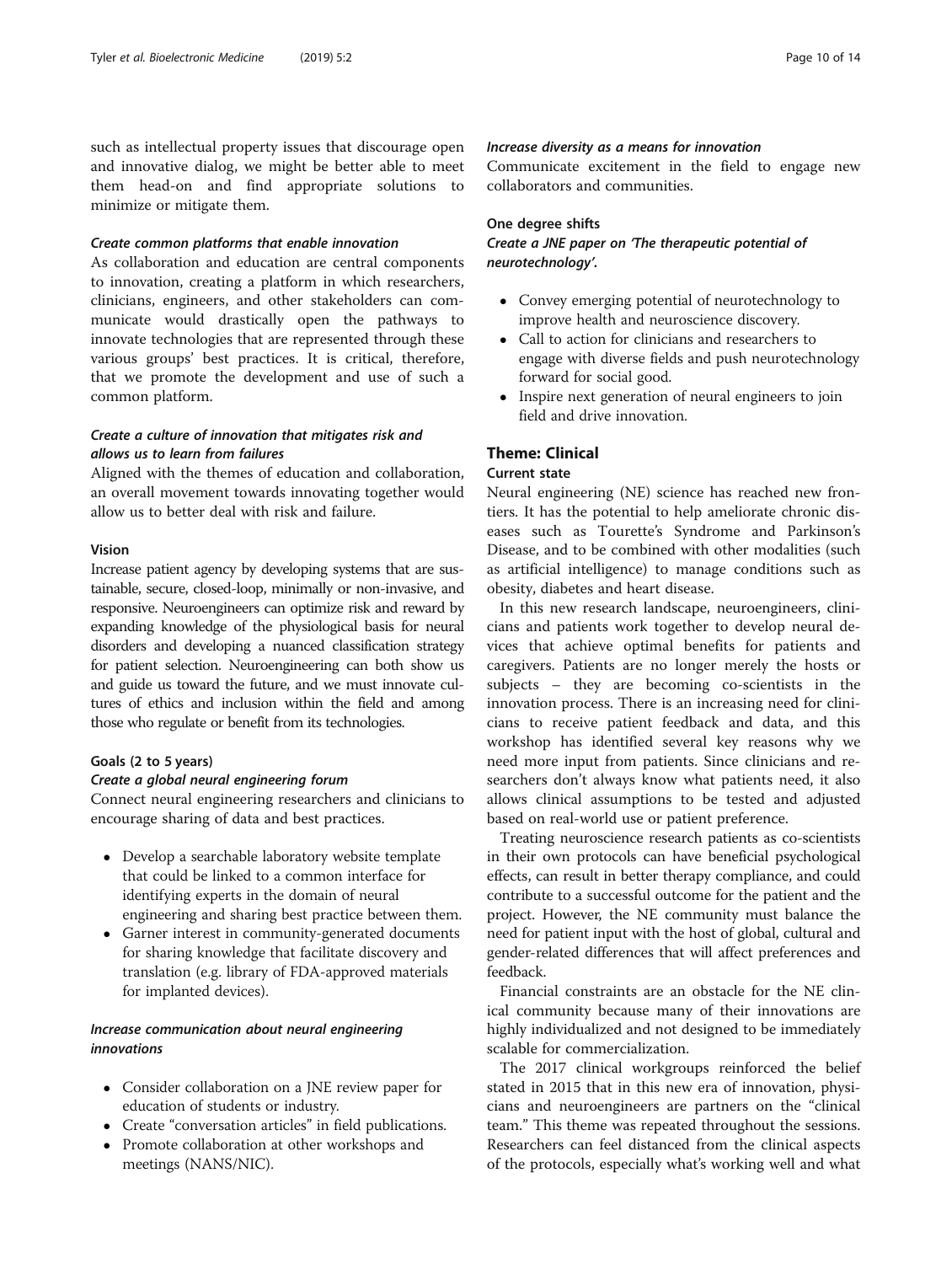isn't, and the clinicians feel that a deeper understanding of the engineering aspects will inform their clinical procedures.

To improve understanding of every team member's capabilities, neural engineers should engage with the medical field they're trying to impact, and clinicians should spend time with neuroengineers. In addition, both need to spend time with end-users, caregivers, and physical and occupational therapists to better understand the synergies, mechanics, and therapeutic aspects of device/patient interactions. "Opening up" to other collaborators teaches all team members about how they fit, what others contribute, and how important each contribution is.

There is one clinical environment in which neuroengineering challenges are mitigated. The Veteran's Administration (VA) is a unique key player in the NE community. Its research and services are fully dedicated to injured veterans who have served honorably in the United States military. "The VA takes care of its people – period," one workgroup member stated. As part of its mandate, the VA must maintain specialized treatment and rehabilitation programs for spinal injuries, blindness, amputations, mental illness, and other serious service-connected health conditions. As a result, many typical barriers to research and treatment, including tight funding limitations, are not present, and VA neuroengineers and clinicians enjoy greater flexibility and support to develop and deploy new technologies. Another benefit of the VA system (and not typical in the public sector) are the variety of ancillary services, training and support provided to caregivers, whom they value as critical ongoing support for their veterans.

Fortunately, the VA also cares about translating successful technologies out to non-VA patients. This makes them a valuable partner and ally for the NE community. The VA is also an anomaly with respect to development costs and budgets, since cost is less important to them than providing optimal patient care. VA researchers also have protected research time – they can investigate a variety of solutions without as much concern for marketability or commercial value.

### Key factors

### Value-based care

What are the most cost-effective technologies? Cost only goes down as demand increases, and the NE field is designing customized devices for small, specific populations, so their commercialization value is questionable.

### American distrust of science and scientists

This increasing negative perception is affecting the NE research community. Workgroup members discussed the need to educate the different social, generational,

political and ethnic communities and rebuild trust by sharing good information, answering questions and maintaining an open line of communication.

### Increasing global perspective

Healthcare, both economy and practice, is adopting a more global perspective. Healthcare is not a single country's challenge. The approach to healthcare and delivery of technological solutions, however differs widely across the globe. Continued dialog and solutions require increased focus on global context.

### Data sharing

The enabling of widespread data sharing could greatly impact the success and efficiency of trials. The total NE patient population is relatively minuscule, so an enlarged data pool would provide broader and richer study information for better decision-making. This could help investigators focus on the most productive research, avoid duplicating other work, and speed successful product development.

### Multi-modal support

An increase of promotion of this style of support: including family, friends, counselors, clinicians, occupational and physical therapists, and even healthcare aides, will help to achieve lasting self-agency and success. Unfortunately, long-term support systems are inconsistent in different geographies and healthcare networks. When a grant runs out, what happens to the patient? Some patients are great at adapting; others are not.

### A neuroethical framework

Despite many questions circulating about neuroethics and its place in the work of the NE community, no framework has yet been established to navigate the murky ethical issues. Where should the line be drawn between 'rehabilitation' and 'augmentation'? How do we categorize memory implants for Alzheimer's patients, and devices such as exoskeletons? Should functionality be delivered at any cost? How should the community support hundreds of people with fully implanted devices after the trials are over? These issues and others will continue to emerge, and they require consensus guidance upon which to base ethical decisions.

## Vision

We envision clinical efficiency in developing and deploying breakthrough solutions that maximize self-agency and balance risk with reward to improve the quality of life for individuals living with diseases or disorders of the nervous system. The goal is to help restore users' self-agency and participation in their communities of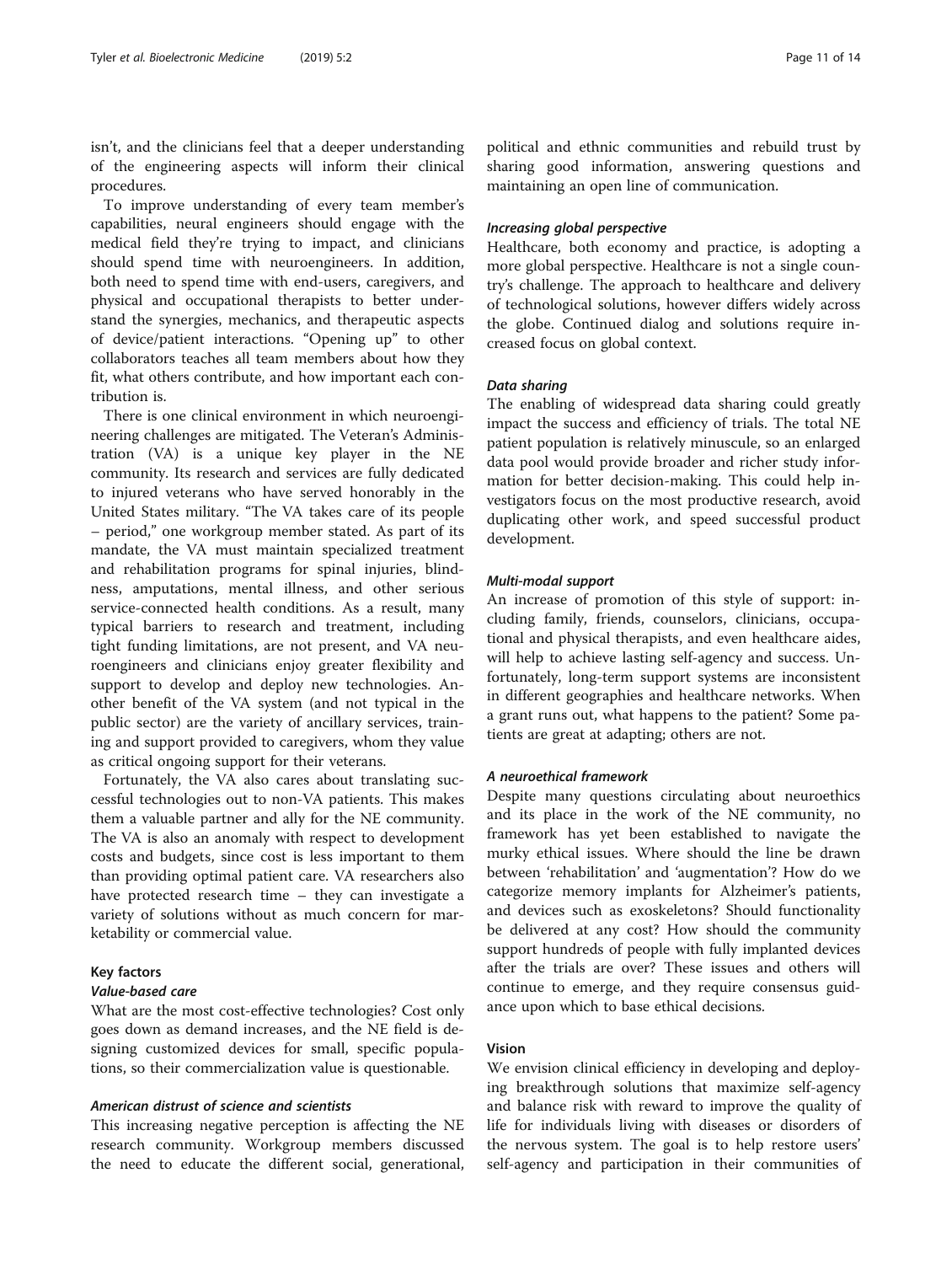choice through a collaborative, inclusive, multidisciplinary, biobehavioral approach.

## Goals (2 to 5 years)

# Improve bi-directional interaction between neural engineers and clinicians

- Create a dedicated Neuroengineering Session at a major clinical conference.
- Create a Cleveland NEW travel award for students/ postdocs to present abstracts at clinical meetings of their choice.
- Develop a mentorship pairing program for neuroengineering students to attend clinical meetings
- Develop a toolkit for undergrads, grad students, post-docs, young investigators, and senior investigators to engage in direct interactions with patients.
- Increase clinician participation in Cleveland NEW:
- Determine which clinicians were invited this year and send email to ask them why they didn't come, what would entice them to attend.
- Compile list of regional (driving distance or short nonstop flight) clinicians that the group would like to have participating in 2019.
- Describe specific interactions requested from these clinicians.

## Define views on "augmentation;" a neuroethical framework

 Create a list of potential formal neuroethics training activities and identify one formal neuroethics training activity in which your group will participate and report this intention to Cleveland NEW.

## One degree shifts

- Establish award eligibility for Cleveland NEW travel award and determine target number of awards and funding amount
- Create target list of potential clinical conferences. Request to incorporate more NE in each conference. Request a list of possible mentors for NE grad students
- Compile descriptions of formal BME course-related experiences that already exist.
- Describe mechanisms for:
- inviting patients to course lectures
- inviting students to disease support groups,
- identifying clinical mentors integrating students into neurology/neurosurgery clinics that would allow them to listen to patients' discussions about their disease and treatments.
- Survey past Cleveland NEW clinicians as to why they didn't attend. Target clinicians to invite in 2019 who are in the local region. Develop a list of younger clinicians to invite.
- Plan modifications to next Cleveland NEW workshop format to encourage clinician attendance
- Create a list of potential neuroethics training opportunities
- Participate in a neuroethics training

# Theme: Regulatory Current state

The regulatory environment in the United States has been changing in a favorable direction since the 2015 workshop. Meeting participants noted recent positive interactions during the pre-submission process, but there remain opportunities to improve communication and to find agreement on the scientific basis for specific regulatory decisions.

## FDA organization and culture shifts

Dr. Jeffrey Shuren, director of the Center for Devices and Radiological Health at FDA, has been working to move the agency towards a "customer service" culture by tracking service performance and making staff accountable. This has encouraged greater attention to improving communication quality and frequency.

The FDA Advancing Regulatory Science Initiative has been building on the achievements of the earlier Critical Path Initiative and other agency programs, and these efforts have changed the way medical products are developed, evaluated and manufactured. This initiative is now expanding its scope to encompass every dimension of regulatory science.

In concert with these organizational and functional changes, interest has been growing at FDA (and CMS) in gaining more knowledge from outside experts such as neuroengineering researchers, clinicians and medical device developers. They are actively seeking clinical, technical and educational information to deepen their understanding and advance their science.

## Opportunities and obstacles

These trends and regulatory changes open new doors for the neuroengineering community to engage regulatory agencies and establish and maintain two-way communication with their experts. However, discussions during the 2017 workshop sessions indicated that many of the challenges discussed in 2015 are still obstacles today.

For example, Investigational Device Exemption approvals are occurring at a faster rate, but there is still a significant time lapse between IDE and market approval or clearance. Slower approvals cost researcher time and money, and my hinder data collection and ability to meet grant funding milestones.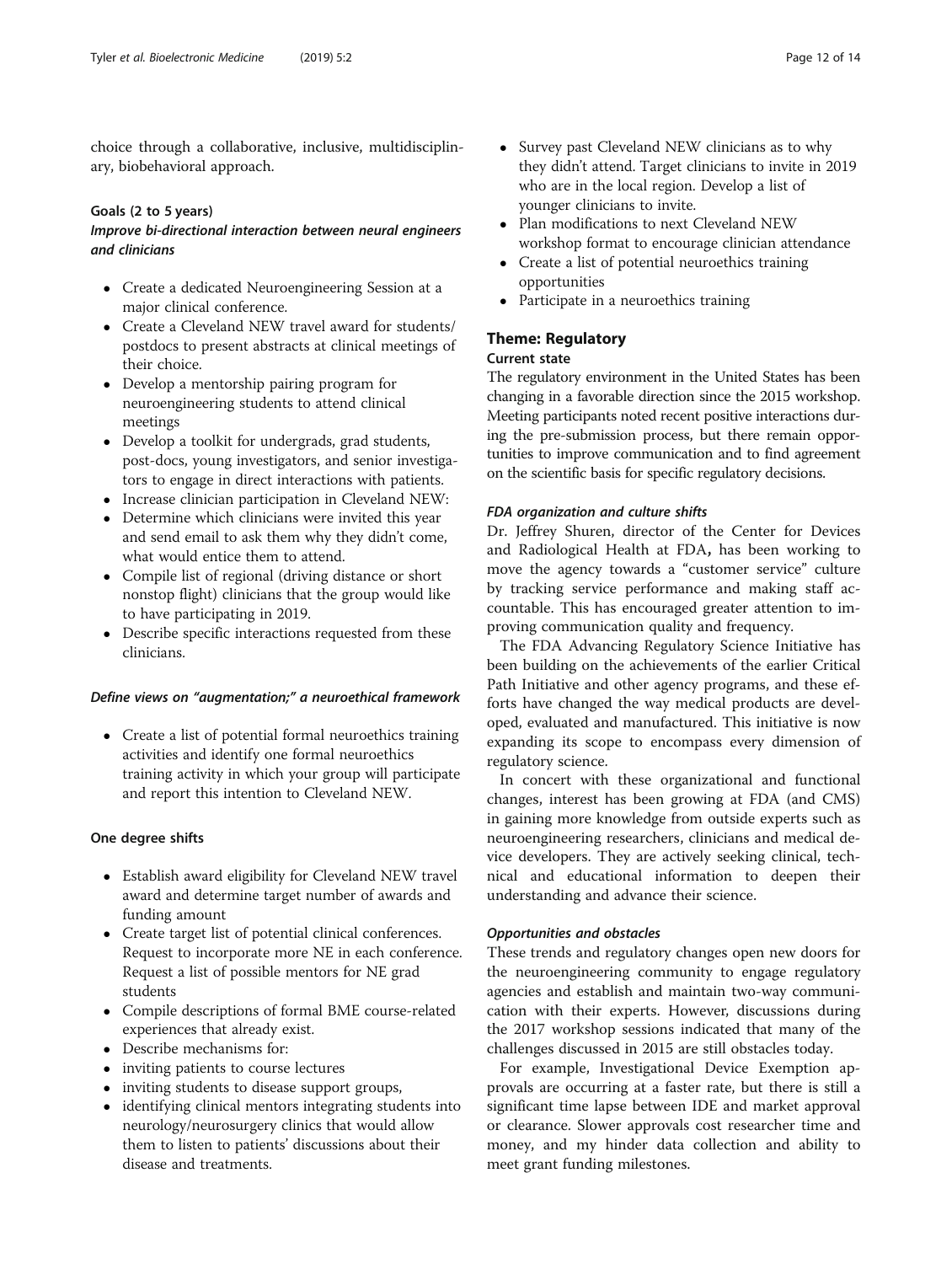Improved integration between regulatory and public funding bodies was publicly suggested as one way to streamline the approval process, but such coordination is a challenge due to differing agency regulatory missions. The FDA is looking at safety and efficacy, CMS is looking at patient outcomes, and NIH is focused on innovation.

## "Reinventing the wheel"

An ongoing challenge for neuroengineers is the IDE submission documentation and review process. Investigators cite a need for a sample or template to provide guidance and standardization for IDE submissions. Such information is not available from FDA. For example, submitters are uncertain about how to classify devices, or whether they can submit a device as a complete system rather than as separate components requiring separate paperwork. Compounding this issue is the lack of consistent two-way communication from regulators to help determine what additional content/ testing/action is needed to refine the submission.

### Key factors

# Lack of an ongoing, established multi-directional communication channel

There are no established mechanisms by which the NE community can provide feedback to regulatory bodies. The lack of two-way conversation hinders full knowledge on both sides.

## More outbound education and training needed

This would help address knowledge gaps about IDE submissions and regulatory science, which is conducted for a different purpose than research science.

# Need for the disparate NE community to speak with a unified voice

This would assure that their viewpoint is heard and to effect change. The 2017 workgroup confirmed that this is still a priority and discussed in detail how to develop a consensus opinion on regulatory concerns.

## Internal knowledge gap among regulators

This can impede the review and approval process. To make the best-informed decisions on new and unique technologies, and to provide useful, science-based feedback, regulatory reviewers should be continually trained in basic science and the most current testing methods.

### Cost factor

The workgroups feel there is a disassociation at FDA from the direct financial impacts of their process: the work and money invested for each submission, the lost opportunity costs between a three-month good laboratory practice (GLP) and a six-month GLP, or the cost of lost grant-funded research productivity during review period downtime, for example.

### Vision

We envision a seamless integration between funding and regulatory agencies, and two-way communication between these organizations and the NE community, which speaks with one unified voice and is educated in regulatory processes. All stakeholders work together within an expedient, smooth regulatory and reimbursement ecosystem to bring the best neurotechnology products to patients.

### Goals (2 to 5 years)

## Develop an IDE template or examples to share within the community

- Source the community to collect and collate IDEs.
- Create a NE committee to meet with the FDA and discuss the IDE process.

# Recommend and identify inter-agency liaisons between federal funding agencies and the FDA to

- Identify partner groups for NE group;
- Provide coaching for submissions; and<br>• Facilitate parallel submissions.
- Facilitate parallel submissions.

# Draft a consensus response to the FDA BCI guidance based on collated comments from the NE community

 Survey NE community for comments on clinical and non-clinical testing

# Write a formal request that NIH support regulatory science requests for application (RFAs)

• Request NIH allot funds for an expert to guide all funded efforts for the next human studies RFA

## One degree shifts

- Research IDE information to share
- Ask DARPA if funded investigators can share IDE documents publicly
- Make a list of investigators with successful IDE at member institutions
- E-mail members and ask what information if most value to them and adjust content collection accordingly; distribute to Cleveland NEW 2019.
- Develop a VA-FDA liaison, contact DNPMD in CDRH to talk through optimal format of liaison

### Abbreviations

ACA: Affordable Care Act; arXiv: An e-print service in the field of physics, mathematics, computer science, quantitative biology, quantitative finance,